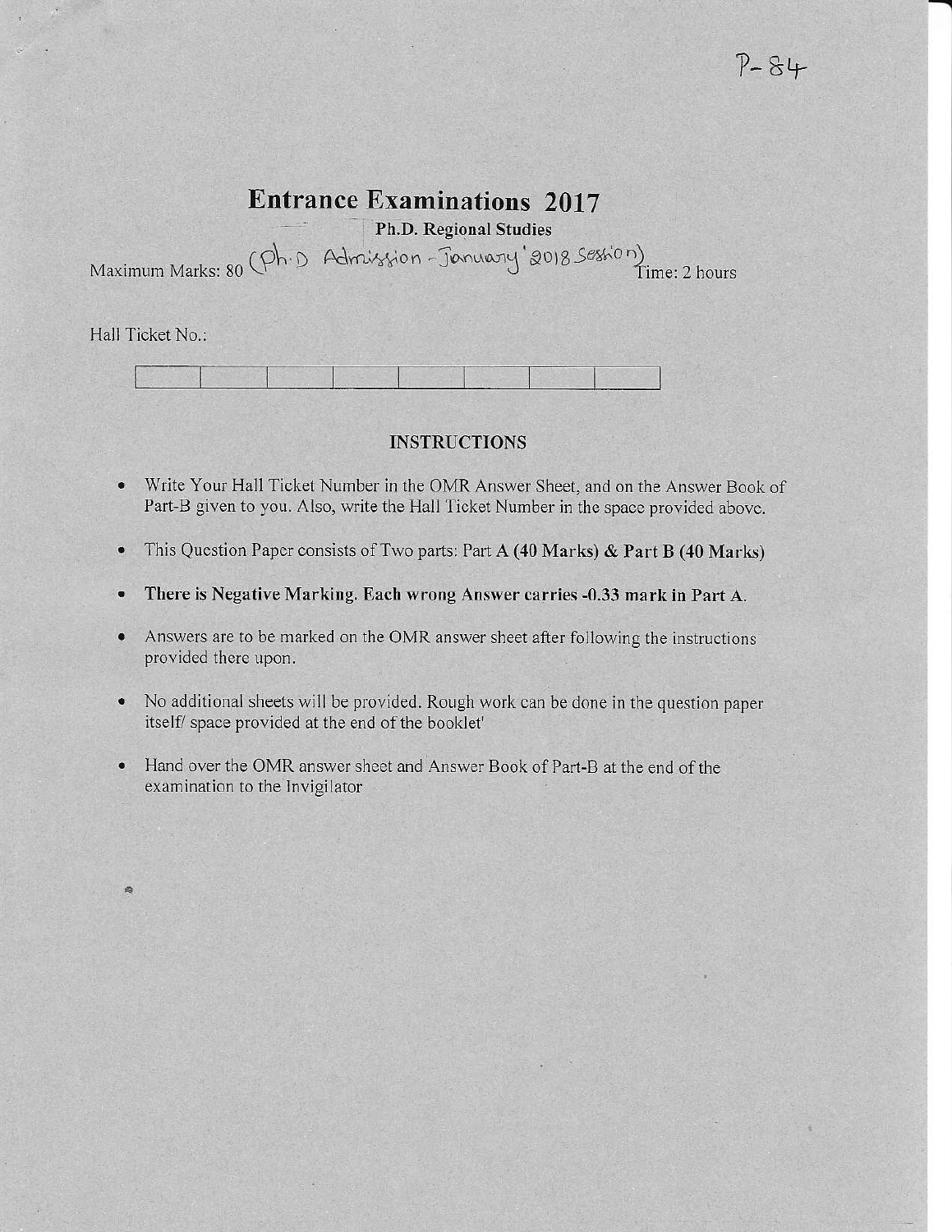### Ph.D. Regional Studies

#### Part A: Multiple Choice: Please select the right answer.

Marks: 40

1. Who among the following is associated with feminist standpoint theory?

- A) Gayatri Chakravorty Spivak
- B) Veena Das
- C) Sandra Harding
- D) Doreen Massey

2. \_\_\_\_\_ makes the things and spaces more legible and functionally efficient.

A) Master Plan

- B) Settlements
- C) Markets Architecture

D) Heritage/ Traditions

3. Which among the following is a perspective in research that takes 'insiders' view for understanding social world?

1

- A) Etic view
- B) Emic view
- C) Subaltern view
- D) Archival view

4. Statistical data as a source is closely associated with

- A) Ethnography
- B) Historiography
- C) Interpretiivism
- D) Positivism

5. Which among the following is not a tribe in North East India?

- A) Naga
- B) Kukki
- C) Chenchu
- D) Bodo

6. Interview Schedule is a

- A) Research Methodology
- B) Measurement Technique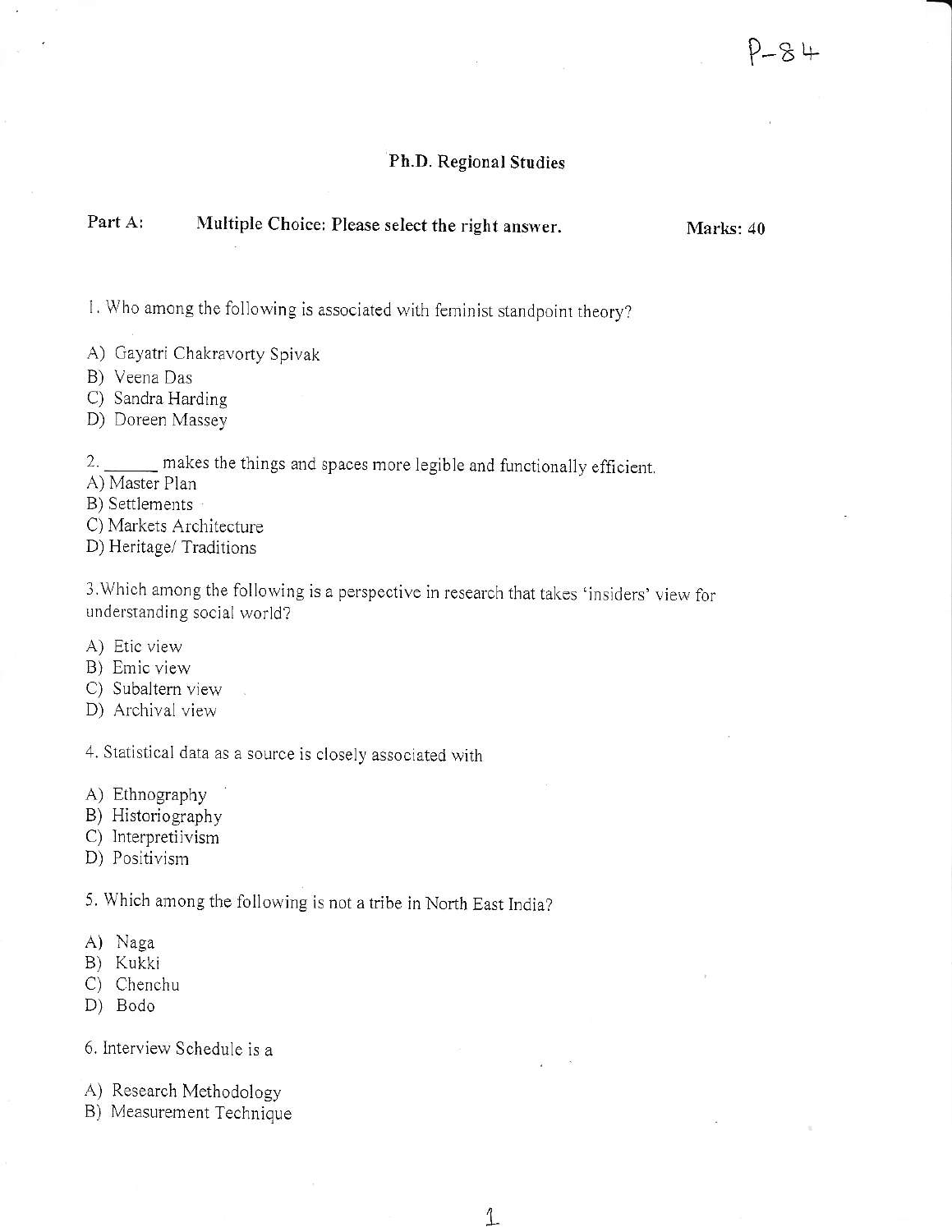- C) Tool for data collection
- D) Data analysis technique

7. The book 'Savaging the Civilized: Verrier Elwin, His Tribals and India' was written by

- A) Ramachandra Guha
- B) Margaret Mead
- C) Haimendorf
- D) Andre Beteille

8. Who among the following is not associated with post-colonial studies?

- A) Ashis Nandy
- B) Partha Chatterjee
- C) Irfan Habib
- D) Ranajit Guha
- 9. 'Pedagogy of the oppressed' was written by
- A) Paulo Freire
- B) Andre Gunder Frank
- C) J.M. Keynes
- D) Gustavo Esteva

10. The Indo-US energy deal popularly known as 123 Agreement is an example of

- A) Enhanced energy security
- B) Expanded strategic space
- C) Both A and B
- D) None of the Above

11. Who is the Scottish polymath who prepared Urban plans for some of the Indian cities?

- A) Patrick Geddes
- B) Peter Taylor
- C) Doreen Massey
- D) David Harvey
- 12. Epistemology can be defined as
- A) Philosophical study of the nature of being
- B) The theory that reason rather than experience is the foundation of certainty in knowledge
- C) The theory of knowledge
- D) The theory that all knowledge is based on experience derived from the senses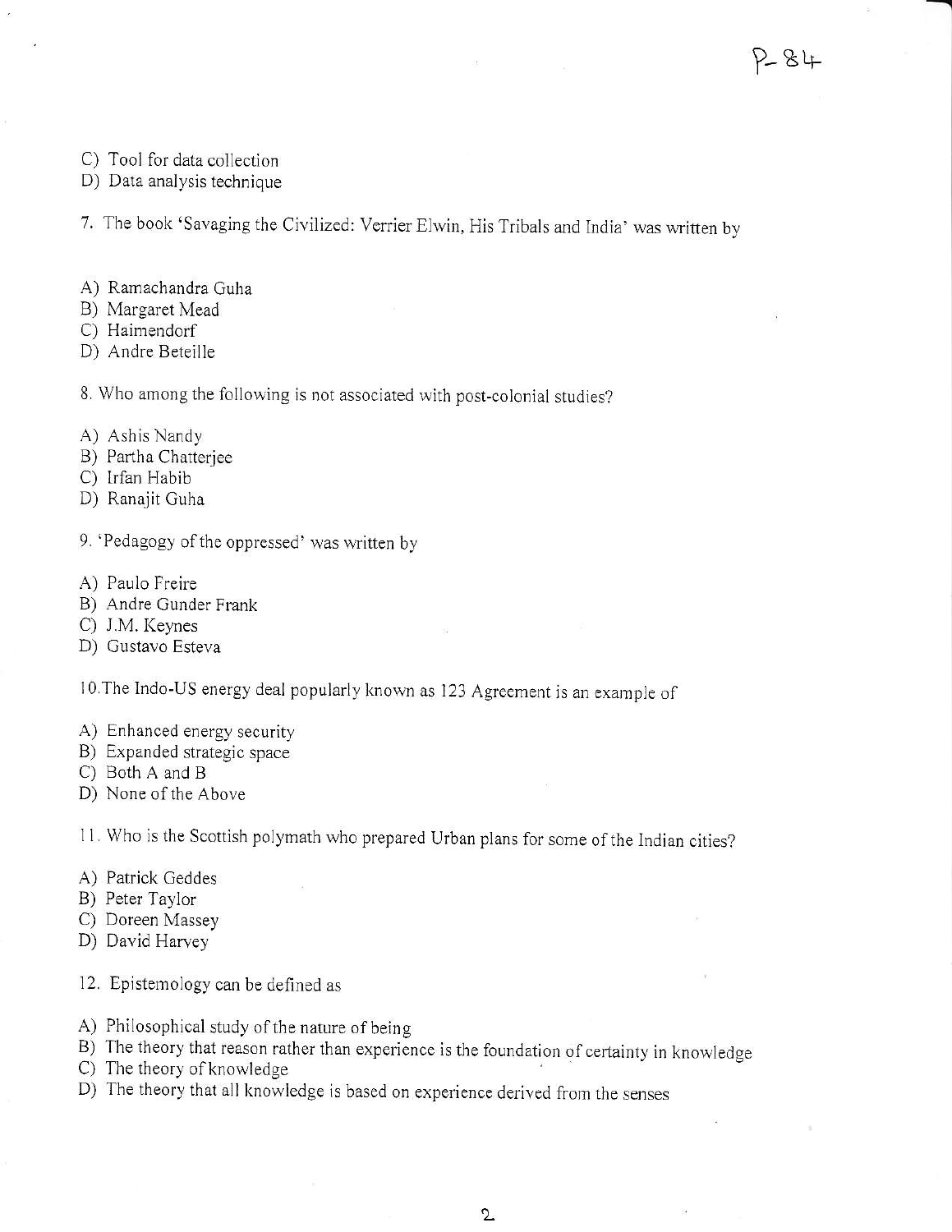13. Which among the following is a view that takes multiple identities as key to the study of social inequaliry?

- A) Ethnocentrism
- B) Intersectionality
- C) Orientalism
- D) Ethnography
- 14. Gujar agitation is an example of?
- A) Regionalism
- B) Communaiism
- C) Nativism
- D) None of the Above

15. Which of the following is not an appropriate source of data for a quantitative study?

- A) Experiments
- B) Oral History
- C) Survey
- D) Observation

16. The Rohingyas were displaced from which country

- A) Malaysia
- B) Indonesia
- C) Sri Lanka
- D) Myanmar'

17. Who among the following has written extensively about ancient Indian history?

- A) Uma Chakarvarty
- B) Bipan Chandra
- C) Urvashi Bhutalia
- D) Romila Thapar

18. A Census taker often collects data through which of the following?

- A) Standardized tests
- B) lnterviews
- C) Secondary data
- D) Observation
- 19. Biopolitics is a concept introduced by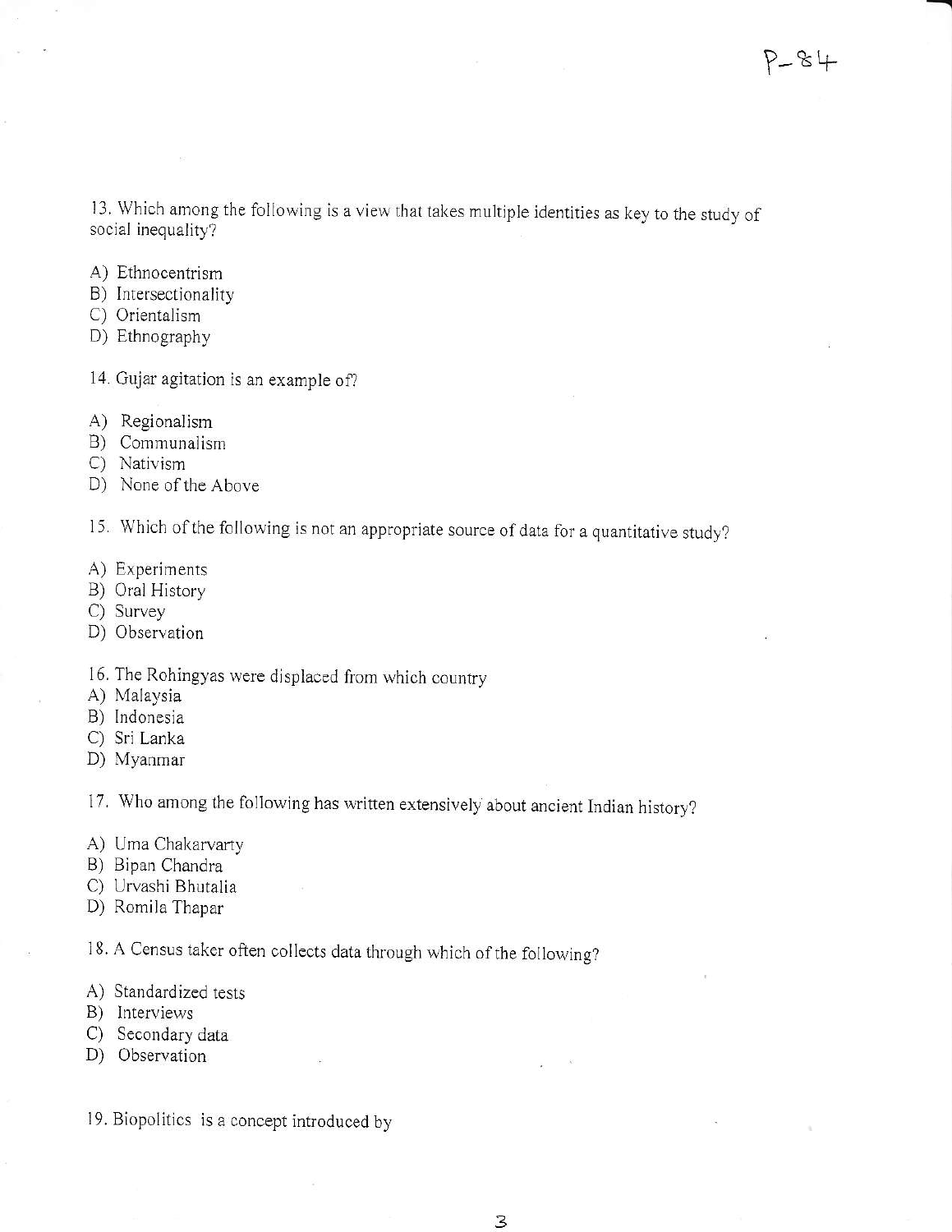A) Michel Foucault

B) Max Weber

C) Jacques Derrida

D) Antonio Gramsci

play a key role in organizing urban space beyond their own National boundaries 20. by being control centers for flows of information, cultural products, and finance in order to collectively sustain the economic and cultural globalization of the world.

A) World Cities

B) Territory

C) Gateway Cities

D) Counterurbanisation

21. Biotechnology is likely to have a profound effect on

A) Animal Husbandry

B) Industrial Production

C) Renewable Energy

D) All of the Above

22. Which of the following consequences can be associated with the smog of the Asian Brown Cloud?

4

A) Reduction in the amount of solar radiation reaching the Earth's surface

B) Traps Heat

C) Suppresses rainfall in some areas and increases and increases in some others

D) All of the above

23. Placing a masculine point of view at the center of one's world view is known as

A) Anthropocentrism

B) Androcentrism

C) Cultural Chauvinism

D) Stratification

24. 'Everybody Loves a Good Drought' is associated with

A) Amita Baviskar

B) Amartya Sen

C) Ramachandra Guha

D) P Sainath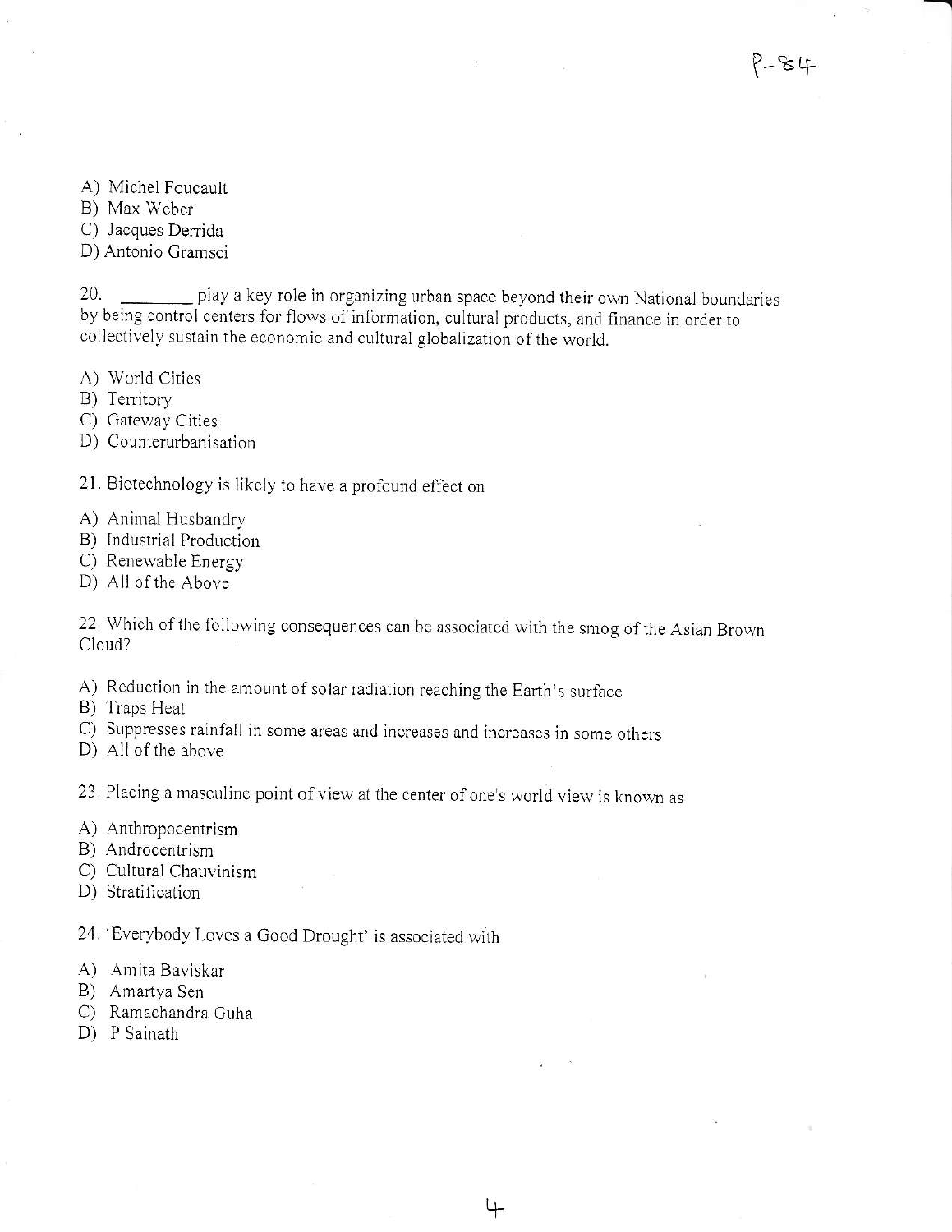25. Which of the following view holds that contemporary processes of globalization are historically unprecedented as governments and peoples across the globe confront the absence of any clear distinction between global and the local, between domestic affairs and international affairs?

- A) Hyperglobalist View
- B) Static View
- C) Transformationalist View
- D) Environmentalist View
- 26. Ethnomethodology is associated with
- A) Interpretivsm
- B) Positivism
- C) Behaviorism
- D) None of the above
- 27. Heartland theory has been advanced by
- A) Halford Mackinder
- B) Ellen Churchill Semple
- C) Richard Hartshorne
- D) Paul Vidal de la Blache
- 28. is one of the main land uses in the world's forested areas
- A) Swidden or Shifting Cultivation
- B) Plantation Agriculture
- C) Dry Agriculture
- D) Crop Rotation
- 29. A tentative proposition subject to test is
- A) Variable
- B) Hypothesis
- C) Data
- D) Concept

30. Who among the following is the first Indian journalist to win Anna Politkovskaya award

- A) Siddarth Varadarajan
- B) P Sainath
- C) Gauri Lankesh
- D) None of the above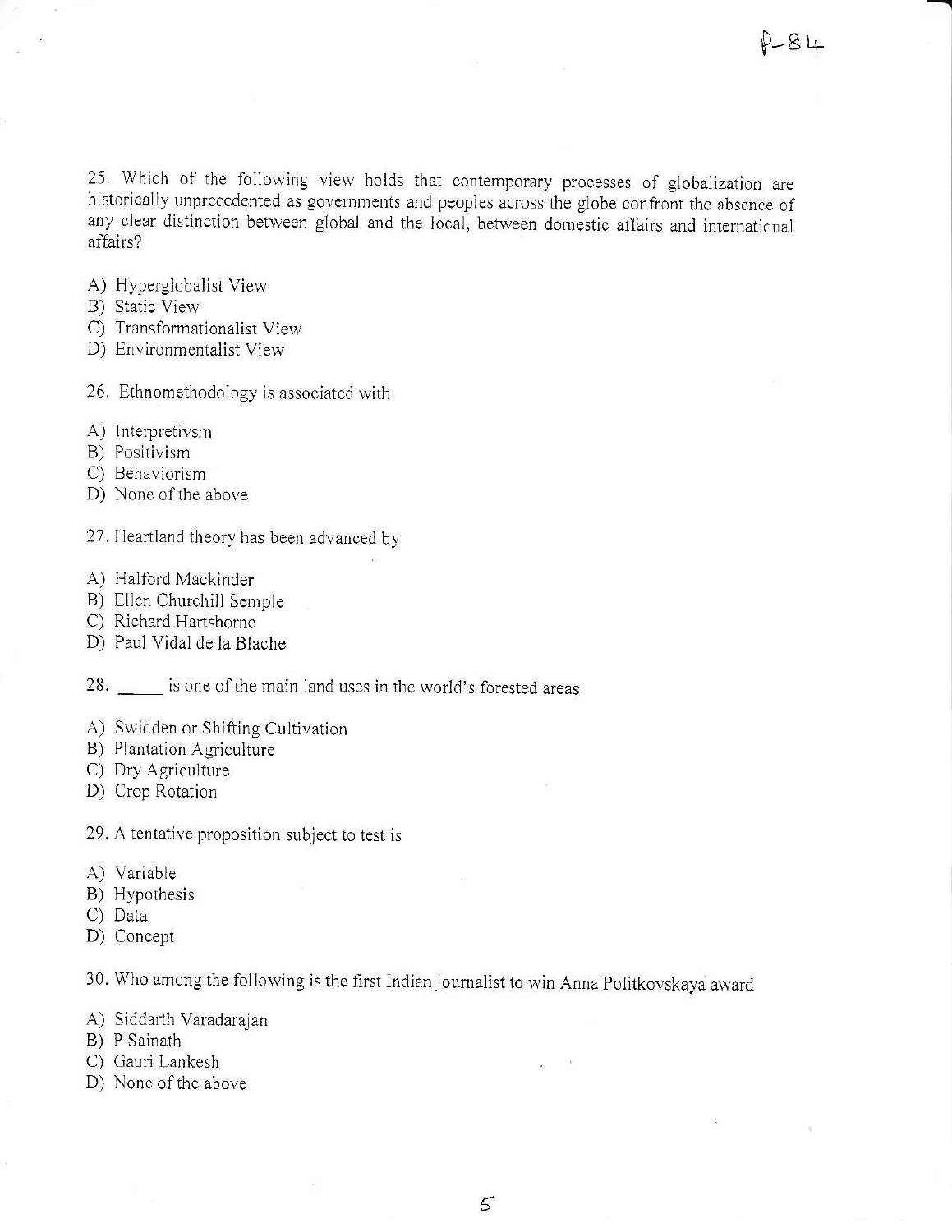31. Drawing a sample from each stratum in the proportion to latter's share in the total

- A) Stratified sampling
- B) Proportioned stratified sampling
- C) Disproportionate sampling
- D) Quota sampling
- 32. When a hypothesis is stated negatively it is called
- A) Relational Hypothesis
- B) Situational Hypothesis
- C) Null Hypothesis
- D) Casual Hypothesjs
- 33. The Paris Agreement of 2016 is about
- A) Reducing Nuclear Weapons
- B) Countering Terrorism
- C) Controlling Deforestation
- D) Reducing Carbon Emissions
- 34 "Empirically verifiable observation" is
- A) Theory
- B) Value
- C) Fact
- D) Statement

35. Reasoning from general to particular is called

- A) lnduction
- B) Deduction
- C) Observation
- D) Experience

36.Verstehen is a concept introduced by ?

- A) Max Weber
- B) Karl Max
- C) Charles Taylor
- D) Emile Durkheim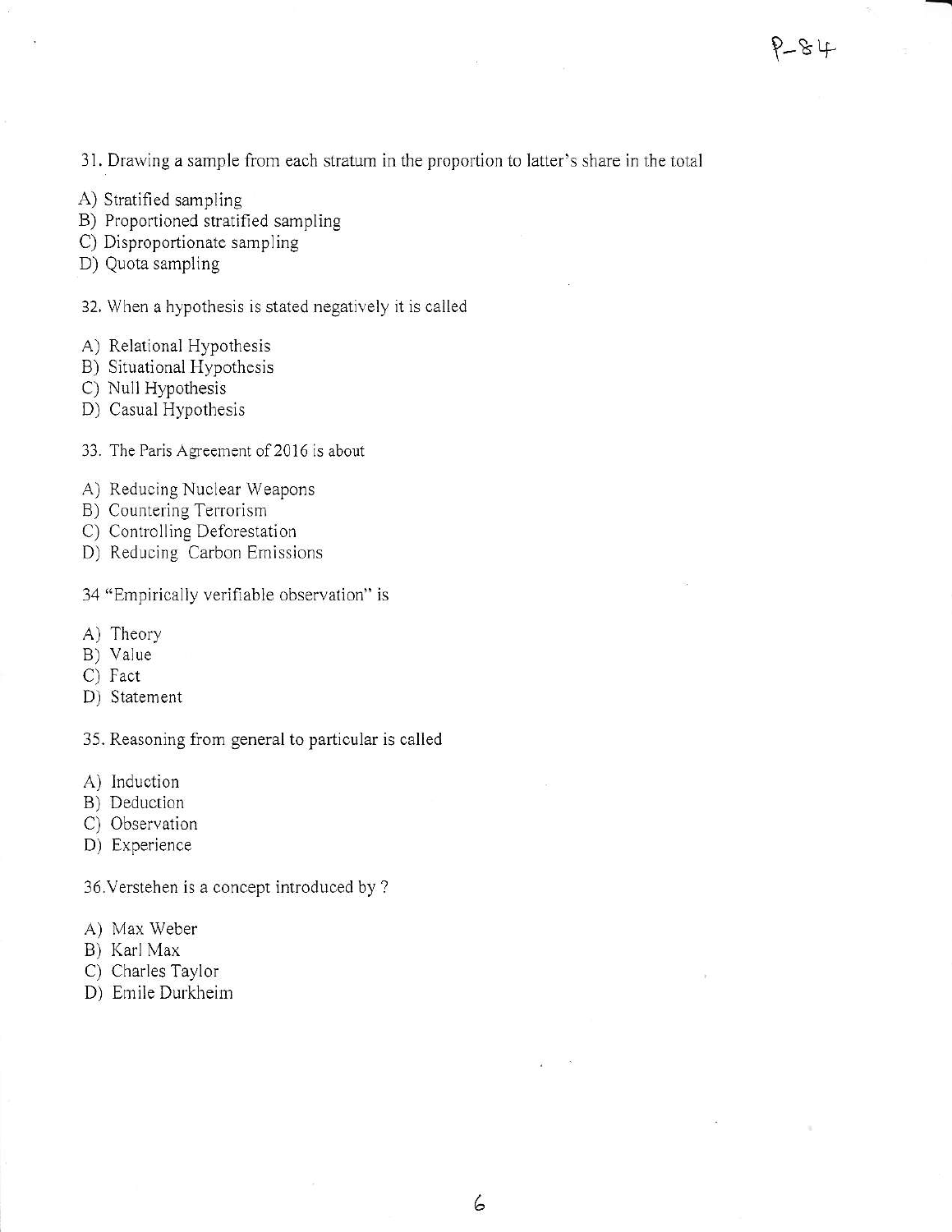37. Who among the following has written the book 'Nationalism without a Nation in India?'

- A) Paul Brass
- B) G Aloysius
- C) A.R Desai
- D) Sumit Sarkar

38. Who among the following is not associated with the Subaltern school?

- A) D. D. Kosambi
- B) Ranajit Guha
- C) M.S.S Pandian

D) Cyanendra Pandey

39. Which of the following is not a major method of data collection

- A) Questionnaire
- B) Focus group discussion
- C) Correlational method
- D) Observation

40. Which of the following term best describes the data that were originally collected at an earlier time by a different person for a different purpose?

- A) Primary data
- B) Secondary data
- C) Experjmental data
- D) Field notes